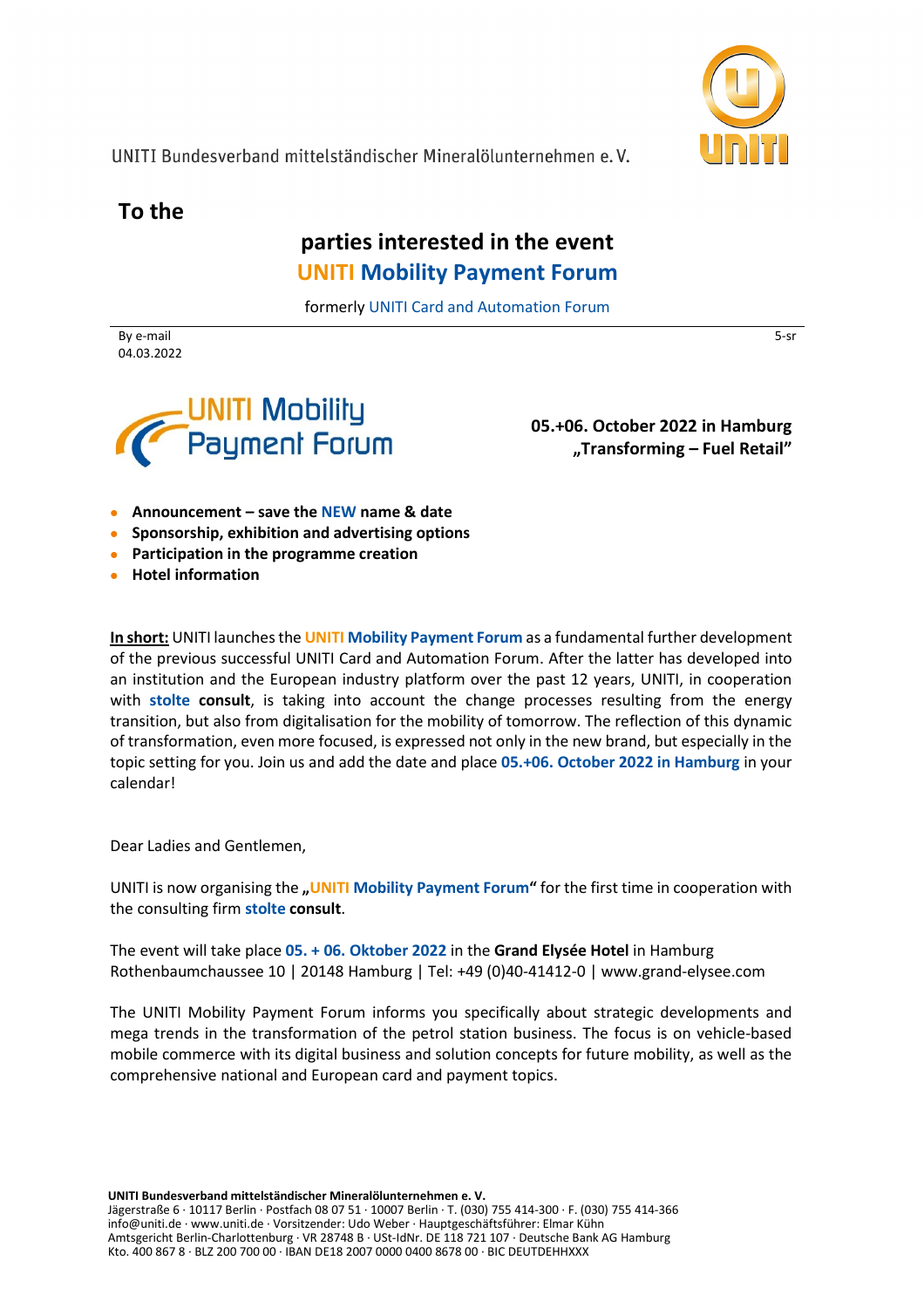

## UNITI Bundesverband mittelständischer Mineralölunternehmen e.V.

The keynote speeches and the major industry roundtables on both days of the Forum offer interested parties an intensive exchange of information and opinions at top management level. The same applies to the selection from the large number of excellent topic-specific workshops of the Forum, with which each participant can set individual focal points for a personal Forum programme.

In addition to the subject-specific part, the Forum will also offer a festive, communicative industry get-together in 2022.

### **Sponsorship, exhibition and advertising options**

Companies have the opportunity to become involved as **sponsors and/or exhibitors** for the forum and thus present themselves to the industry and the participants of this industry get-together. Please find all information at attachment "Save the Date\_UNITI Mobility Payment Forum 2022\_EN". If you book and deliver your data by the **end of May 20**22 at the latest, your company logo and company contact details can be integrated into the programme.

#### **Participation in the programme creation**

We are currently still in the process of planning the content of the Forum's programme and would like to take this opportunity to invite you to contribute your ideas and suggestions for groundbreaking business concepts for the future design of the ecosystem of petrol stations, vehicles, mobility and payment systems.

Please contact us directly or by email [\(jens.stolte@stolte-consult.de\)](mailto:jens.stolte@stolte-consult.de). We look forward to hearing your thoughts and suggestions. We will then contact you to discuss whether, and especially how, they can be integrated into the upcoming forum.

The full programme for the **UNITI Mobility Payment Forum** and registration details are scheduled to be published in **summer 2022**.

The magazines tankstellenWelt and Brennstoffspiegel + Mineralölrundschau as well as the SOURCE Informationsdienst are involved as media partners of the event.

#### **Room reservation**

A **contingent of rooms** has been reserved for conference participants at the **Grand Elysée Hamburg**  until **09 September 2022** under the keyword "UNITI":

- Single room €170.00 per room/night
- Double room €190.00 per room/night

All prices include breakfast, taxes, and fees.

You can make your room reservation by phone (+49 (0)40-41412-0) or directly via the following booking link: UNITI [Mobility Payment Forum -](http://bookings.ihotelier.com/bookings.jsp?groupID=3294134&hotelID=100005) Booking Link

If you have any questions regarding the organisation of the forum, please contact Ms Stephanie Raschemann by phone on +49 (0)30-755414-348 or by e-mail at raschemann@uniti.de. If you have any questions about the programme, please contact Mr Jens Stolte, **stolte consult**, by phone on +49 (0)4161-6001411 or by e-mail at jens.stolte@stolte-consult.de .